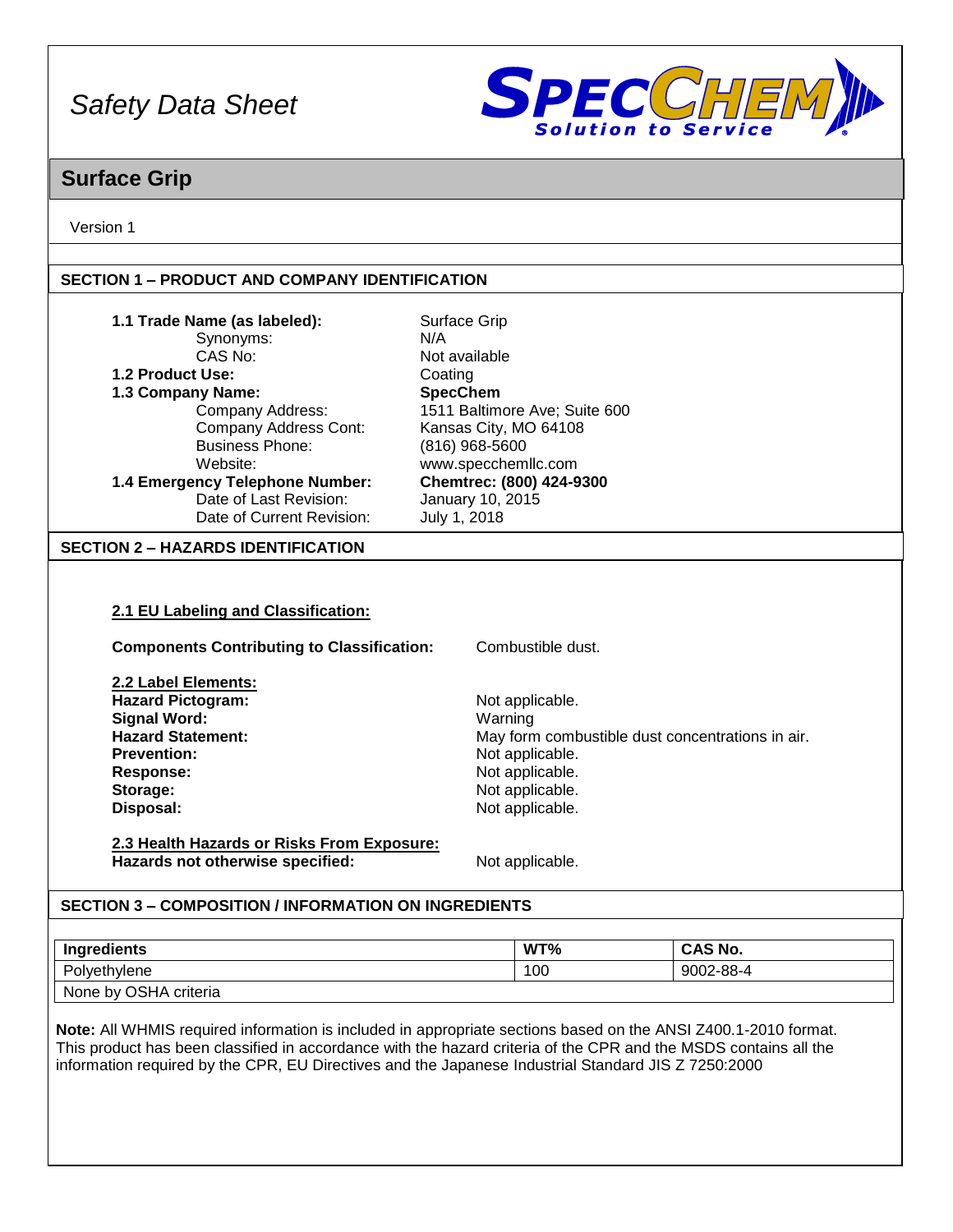

## **Surface Grip**

Version 1

#### **SECTION 4 – FIRST AID MEASURES**

|  |  |  | 4.1 Description of First Aid Measures: |  |
|--|--|--|----------------------------------------|--|
|  |  |  |                                        |  |

| <b>Eye Contact:</b>  | In case of contact, immediately flush eyes with plenty of water for at          |
|----------------------|---------------------------------------------------------------------------------|
|                      | least 15 minutes, including under lids. If easy to do, remove contact           |
|                      | lenses, if worn. Call a physician if irritation develops or persists.           |
| <b>Skin Contact:</b> | In case of contact, immediately flush skin with plenty of water. A burn         |
|                      | from molten material should be treated as a thermal burn. Cool as soon          |
|                      | as possible. Get medical attention if symptoms occur.                           |
| Inhalation:          | If inhaled, remove to fresh air. If not breathing, give artificial respiration. |
|                      | If breathing is difficult, give oxygen. Get medical advice/attention.           |
| Ingestion:           | If swallowed, do NOT induce vomiting unless directed to do so by                |
|                      | medical personnel. Never give anything by mouth to an unconscious               |
|                      | person. Get medical advice/attention.                                           |

#### **4.2 Symptoms and Effects Both Acute and Delayed:**

| <b>Eye Contact:</b>  | May cause eye irritation. Symptoms may include discomfort or pain,       |
|----------------------|--------------------------------------------------------------------------|
|                      | excess blinking and tear production, with possible redness and swelling. |
| <b>Skin Contact:</b> | In May cause skin irritation. Symptoms may include redness, drying,      |
|                      | defatting and cracking of the skin. Molten material may cause burns.     |
| Inhalation:          | May cause respiratory tract irritation.                                  |
| Ingestion:           | May cause stomach distress, nausea or vomiting.                          |

**4.3 Recommendations to Physicians:** Symptoms may not appear immediately. In case of accident or if you feel unwell, seek medical advice immediately (show the label or SDS where possible).

#### **SECTION 5 – FIRE FIGHTING MEASURES**

#### **5.1 Fire Extinguishing Materials:**

**Suitable Extinguishing Media:** Water fog, foam, dry chemical, and carbon dioxide. **Unsuitable Extinguishing Media:** None known.

#### **5.2 Unusual Fire and Explosion Hazards:**

**Products of Combustion:** May include, and are not limited to: oxides of carbon.

#### **5.3 Special Fire-Fighting Procedures:**

Keep upwind of fire. Wear full fire fighting turn-out gear (full Bunker gear) and respiratory protection (SCBA). Static charges may be generated by emptying packages. Use water spray to keep fire exposed containers cool. Combustion may generate hazardous fumes. Avoid breathing smoke & fumes. Dust in the atmosphere and on surfaces may present a dust explosion hazard (for more information refer to OSHA Bulletin Combustible Dust in Industry: Preventing and Mitigating the Effects of Fire and Explosion and NFPA 654: Standard for the Prevention of Fire and Dust

Explosions from the Manufacturing, Processing, and Handling of Combustible Particulate Solids).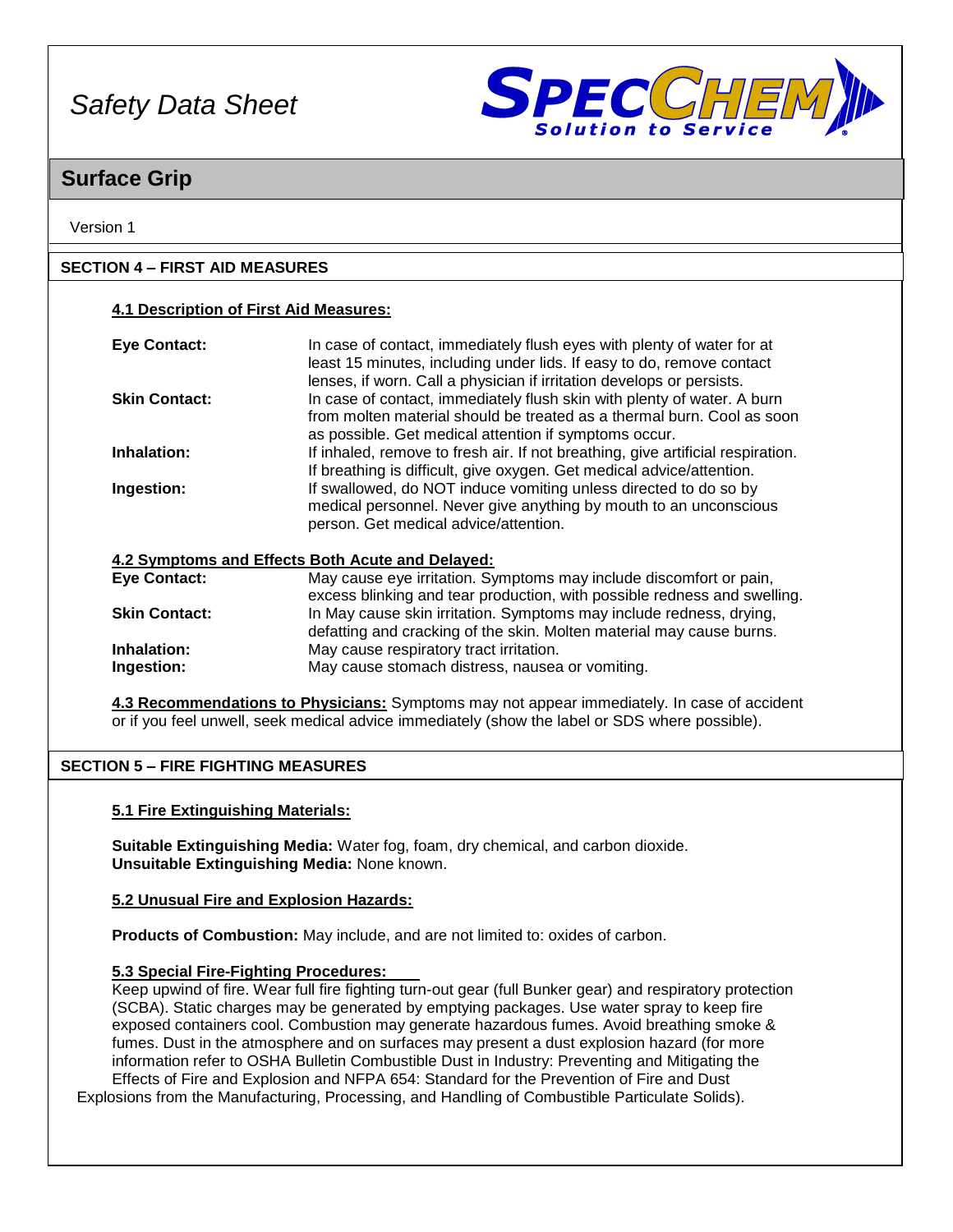

## **Surface Grip**

Version 1

#### **SECTION 6 – ACCIDENTAL RELEASE MEASURES (STEPS FOR SPILLS)**

#### **6.1 Personal Precautions, Protective Equipment and Emergency Procedures:**

Use personal protection recommended in Section 8. Keep unnecessary personnel away from the release. Avoid any contact with the skin and eyes. Eliminate sources of ignition. Dust deposits should not be allowed to accumulate on surfaces, as these may form an explosive mixture if they are released into the atmosphere in sufficient concentration. Avoid dispersal of dust in the air (i.e., clearing dust surfaces with compressed air).

#### **6.2 Environmental Precautions:**

Construct a dike to prevent spreading. Keep out of sewers, storm drains, surface waters, and soils.

#### **6.3 Spill and Leak Response:**

**Methods for Containment:** Confine the spill at the source. Contain spill, then place in a suitable container. Do not flush to sewer or allow to enter waterways. Use appropriate Personal Protective Equipment (PPE).

**Methods for Cleaning-Up:** Sweep up material, avoid generating dust. If material is molten, attempt to confine the spill until the cooling material solidifies, then scrape up and dispose of properly. Keep spills and cleaning runoff out of municipal sewers and open bodies of water.

#### **SECTION 7 - HANDLING AND STORAGE**

#### **7.1 Precautions for Safe Handling:**

**Handling:** Avoid contact with skin and eyes. Fine powder/dust may cause skin, eye, or respiratory irritation. Use with adequate ventilation. Static charges may be generated when emptying containers. Use product with caution around heat, sparks, static electricity and open flame. Avoid excessive temperatures, freezing conditions, and sources of ignition. Avoid humidity and moisture. Do not contaminate product. Avoid breathing dusts. (See section 8)

**General Hygiene Advice**: Launder contaminated clothing before reuse. Wash hands before eating, drinking, or smoking.

#### **7.2 Storage and Handling Practices:**

Keep out of the reach of children. Keep container tightly closed and in a dry, well-ventilated place. Keep cool  $[0 - 50 °C (32 - 122 °F)]$ . (See section 10)

#### **SECTION 8 – EXPOSURE CONTROLS / PERSONAL PROTECTION**

#### **8.1 Exposure Parameters:**

| Ingredients                                      | <b>OSHA PEL</b>                                                                | <b>ACGIH-TLV</b>             |
|--------------------------------------------------|--------------------------------------------------------------------------------|------------------------------|
| Particulates Not Otherwise Regulated<br>  (PNOR) | 15 mg/m3 (Total Dust); $\vert$ 10 mg/m3<br>5 mg/m3 (Respirable<br>Particulate) | (Inhalable)<br>Particulate): |

#### **8.2 Exposure Controls:**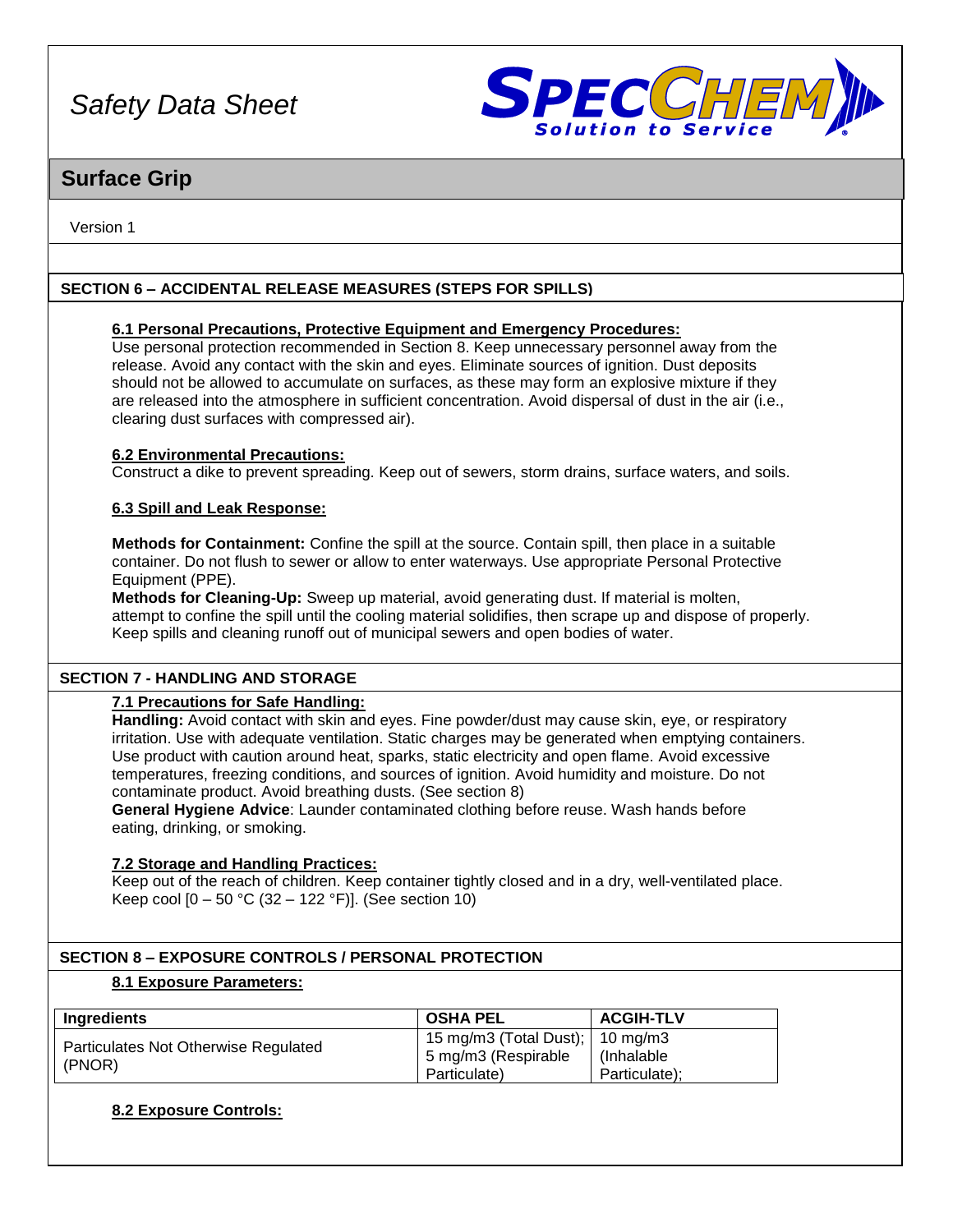

## **Surface Grip**

#### Version 1

**Engineering Controls:** Use ventilation adequate to keep exposures (airborne levels of dust, fume, vapor, etc.) below recommended exposure limits. It is recommended that all dust control equipment such as local exhaust ventilation and material transport systems involved in handling of this product contain explosion relief vents or an explosion suppression system or an oxygen-deficient environment. Ensure that dust-handling systems (such as exhaust ducts, dust collectors, vessels, and processing equipment) are designed in a manner to prevent the escape of dust into the work area (i.e., there is not leakage from the equipment).

| 8.3 Individual Protective Measures<br><b>Personal Protective Equipment:</b> |                                                                                                                                                                                                                                                                                                                      |
|-----------------------------------------------------------------------------|----------------------------------------------------------------------------------------------------------------------------------------------------------------------------------------------------------------------------------------------------------------------------------------------------------------------|
| <b>Eye/Face Protection:</b>                                                 | Wear ANSI approved (Z87.1) safety glasses with side<br>shield, or goggles. Wear safety glasses and face shield<br>when working with molten material.                                                                                                                                                                 |
| <b>Skin Protection:</b>                                                     |                                                                                                                                                                                                                                                                                                                      |
| <b>Hand Protection:</b><br><b>Body Protection:</b>                          | Chemical-resistant, impervious gloves.<br>Wear suitable protective clothing.                                                                                                                                                                                                                                         |
| <b>Respiratory Protection:</b>                                              | Wear a NIOSH/MSHA approved dust mask or respirator<br>if airborne concentrations are not maintained below the<br>Exposure Limits.                                                                                                                                                                                    |
| <b>General Health and Safety</b>                                            |                                                                                                                                                                                                                                                                                                                      |
| Measures:                                                                   | Do not eat, smoke or drink where material is handled,<br>processed or stored. Wash hands carefully before eating<br>or smoking. Provide general and/or local exhaust<br>ventilation to control airborne levels below the exposure<br>guidelines. Ensure proper grounding. Provide eyewash<br>and washing facilities. |

#### **SECTION 9 – PHYSICAL AND CHEMICAL PROPERTIES**

**9.1 Information on Basic Physical and Chemical Properties:**

**Appearance (Physical State and Color):** White Powder **Odor:** Mild **Odor Threshold:** No data available **pH:** No data available **Melting/Freezing Point:** No data available **Boiling Point:** 413°F (212°C) **Flash Point:** > 232 ºC (>450 ºF) Open Cup **Evaporation Rate:** No data available **Flammability (Solid; Gas):** Combustible **Upper/Lower Flammability or Explosion Limits:** Not data available **Vapor Pressure (mm Hg @ 20°C (68° F):** No data available **Vapor Density:** No data available **Relative Density:** 0.93 @ 25ºC **Solubility in Water:** <0.001wt% in water **Weight per Gallon:** No data available **Partition Coefficient (n-octanol/water):** No data available **Auto-Ignition Temperature:** No data available **Decomposition Temperature:** No data available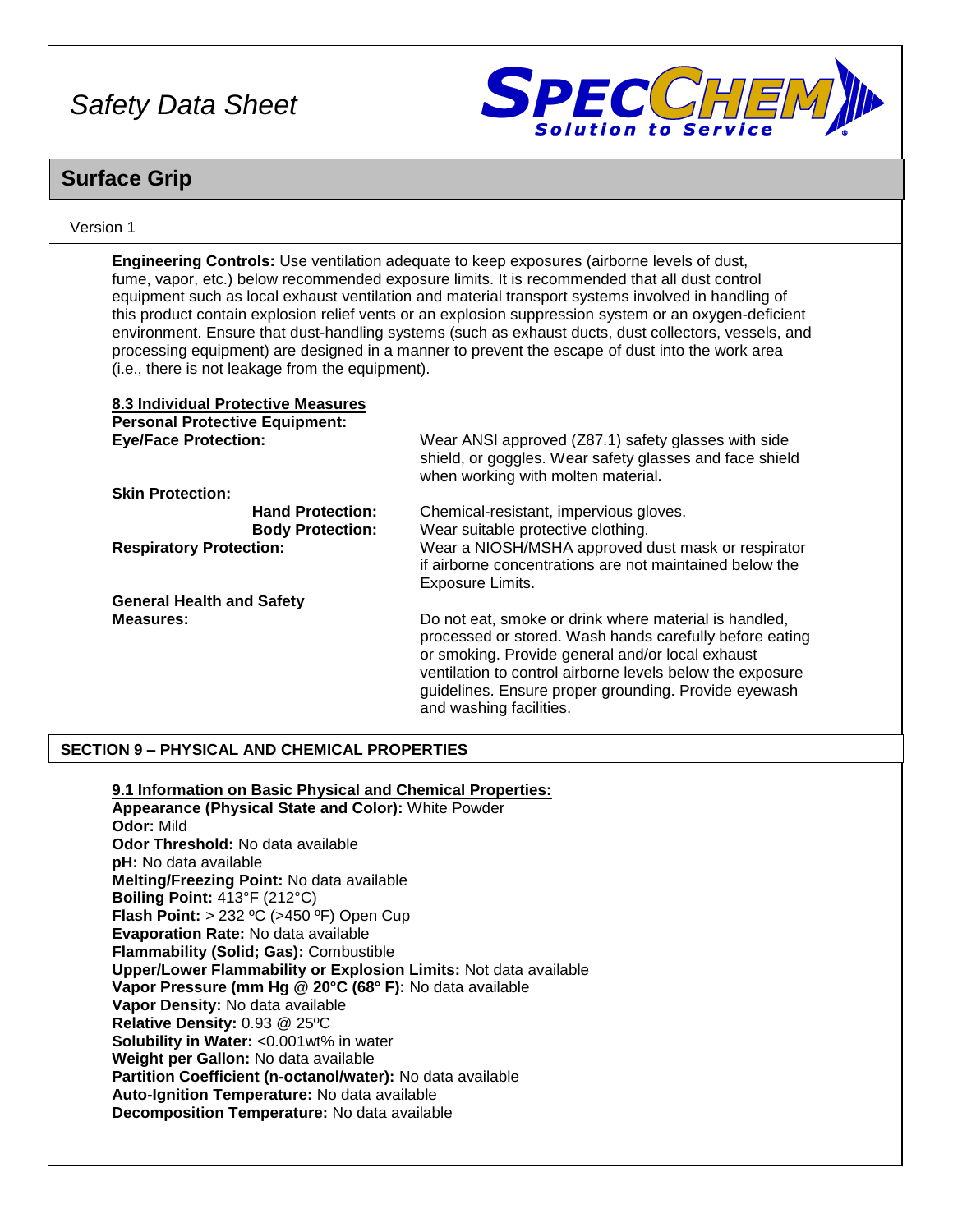

## Version 1 **Surface Grip Viscosity:** No data available **9.2 Other Information:** No data available **10.1 Reactivity:** This product is not reactive. **10.2 Stability:** Stable under conditions of normal storage and use. **10.3 Possibility of Hazardous Reactions:** Will not occur. **10.4 Conditions to Avoid:** Heat and Flame. Incompatible materials.<br>**10.5 Incompatible Substances:** Strong oxidizers, halogens, aromatic solv **10.5 Incompatible Substances:** Strong oxidizers, halogens, aromatic solvents. **10.6 Hazardous Decomposition Products:** Carbon monoxide and dioxide smoke. **11.1 Information on Toxicological Effects: Toxicity Data:** Ethene, homopolymer 770-35-4 LD50 Oral – Rat > 2000mg/kg, rat **Symptoms related to physical/chemical/toxicological characteristics: Eye:** May cause eye irritation. Symptoms may include discomfort or pain, excess blinking and tear production, with possible redness and swelling. **Skin:** May cause skin irritation. Symptoms may include redness, drying, defatting and cracking of the skin. Hot material tends to cling to flesh, especially after solidifying. **Ingestion: May cause stomach distress, nausea or vomiting. Ingestion: May cause stomach distress, nausea or vomiting. Inhalation: May cause respiratory tract irritation. 12.1 Toxicity:** May cause long-term adverse effects in the aquatic environment. **12.2 Persistence and Degradability:** Not biodegradable **12.3 Bioaccumulative Potential:** No specific data available on this product. **12.4 Mobility in Soil:** No specific data available on this product. **12.5 Results of PBT and vPvB Assessment:** No specific data available on this product. **13.1 Waste Treatment Methods:** This material must be disposed of in accordance with all local, state, provincial, and federal regulations. Empty containers or liners may retain some product residues. This material and its container must be disposed of in a safe way. **13.2 EU Waste Code:** Not determined **SECTION 13 – DISPOSAL CONSIDERATIONS SECTION 12 – ECOLOGICAL INFORMATION SECTION 11 – TOXICOLOGY INFORMATION SECTION 10 – STABILITY AND REACTIVITY**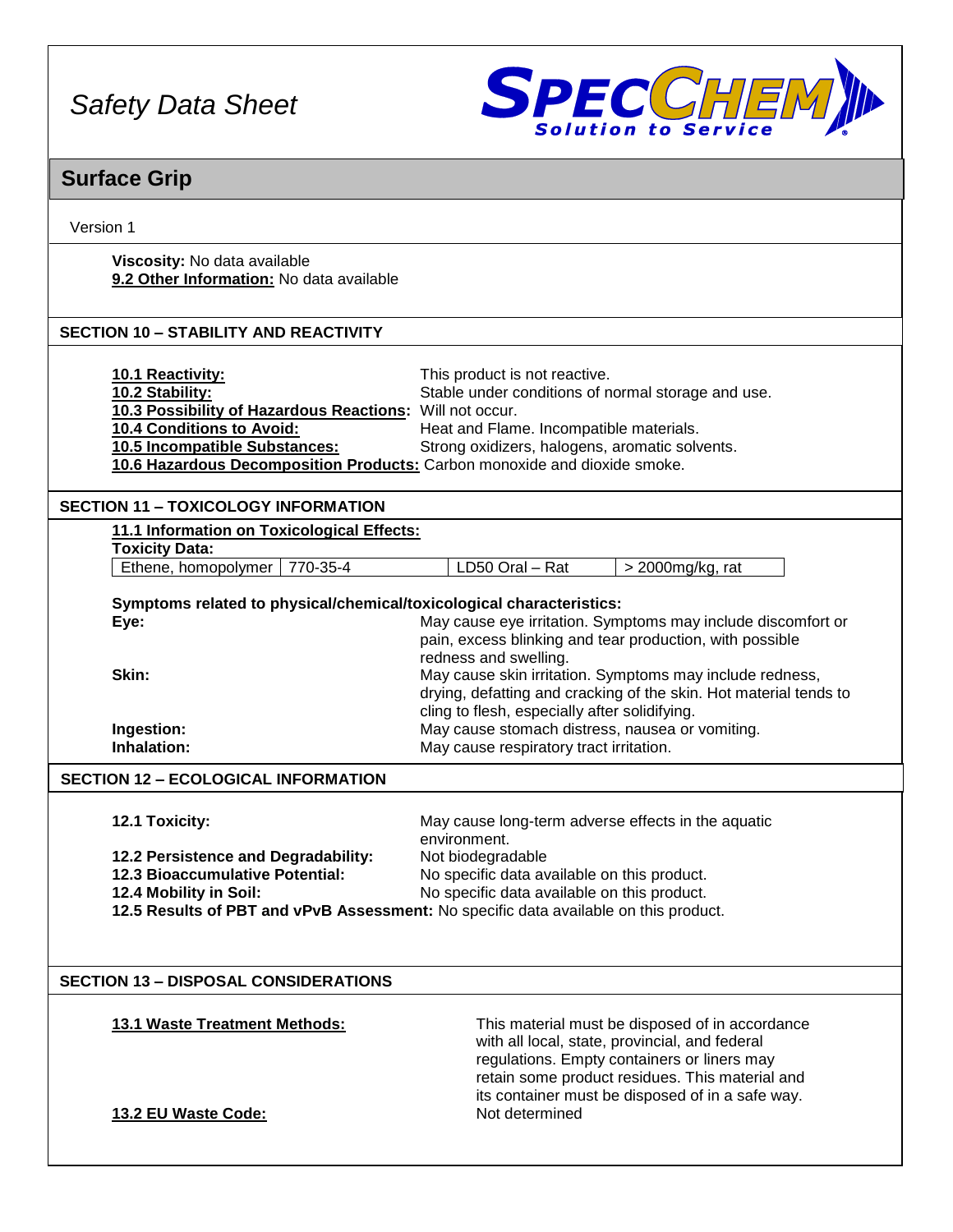

## **Surface Grip**

Version 1

#### **SECTION 14 - TRANSPORTATION INFORMATION**

| 14.1 U.S. Department of Transportation (DOT) Shipping Regulations: | This product is classified (per 49 CFR 172.101) by the U.S. Department of Transportation, as follows. |
|--------------------------------------------------------------------|-------------------------------------------------------------------------------------------------------|
| <b>UN Identification Number:</b>                                   | Not applicable                                                                                        |
| <b>Proper Shipping Name:</b>                                       | Not regulated                                                                                         |
| <b>Hazard Class Number and Description:</b>                        | Not applicable                                                                                        |
| <b>Packing Group:</b>                                              | Not applicable                                                                                        |
| <b>DOT Label(s) Required:</b>                                      | Not applicable                                                                                        |
| <b>North American Emergency Response</b>                           |                                                                                                       |
| <b>Guidebook Number:</b>                                           | Not applicable                                                                                        |
| <b>14.2 Environmental Hazards:</b>                                 |                                                                                                       |
| <b>Marine Pollutant:</b>                                           | The components of this product are not designated by                                                  |
|                                                                    | the Department of Transportation to be Marine                                                         |
|                                                                    | Pollutants (49 CFR 172.101, Appendix B).                                                              |
| <b>14.3 Special Precaution for User:</b>                           | None                                                                                                  |
| 14.4 International Air Transport Association                       |                                                                                                       |
| <b>Shipping Information (IATA):</b>                                | Not regulated.                                                                                        |
| 14.5 International Maritime Organization                           |                                                                                                       |
| <b>Shipping Information (IMO):</b>                                 |                                                                                                       |
| <b>UN Identification Number:</b>                                   | Not applicable                                                                                        |
| <b>Proper Shipping Name:</b>                                       | Not regulated                                                                                         |
| <b>Hazard Class Number and Description:</b>                        | Not applicable                                                                                        |
| <b>Packing Group:</b>                                              | Not applicable                                                                                        |
| <b>EMS-No:</b>                                                     | Not applicable                                                                                        |

#### **SECTION 15 – REGULATORY INFORMATION**

**15.1 Safety, Health and Environmental Regulations Specific for the Substance or Mixture:** United States Regulations:

#### **U.S. SARA Reporting Requirements:**

The components of this product are not subject to the reporting requirements of Sections 302, 304, and 313 of Title III of the Superfund Amendments and Reauthorization Act.

#### **U.S. SARA 311/312:**

Acute Health: Yes; Chronic Health: No; Fire: No; Reactivity; No

**U.S. CERCLA Reportable Quantity:** None **U.S. TSCA Inventory Status:** The components of this product are listed on the TSCA Inventory or are exempted from listing. **Other U.S. Federal Regulations:** None known **California Safe Drinking Water and Toxic Enforcement Act (Proposition 66):** This product does not contain ingredients on the Proposition 65 Lists.